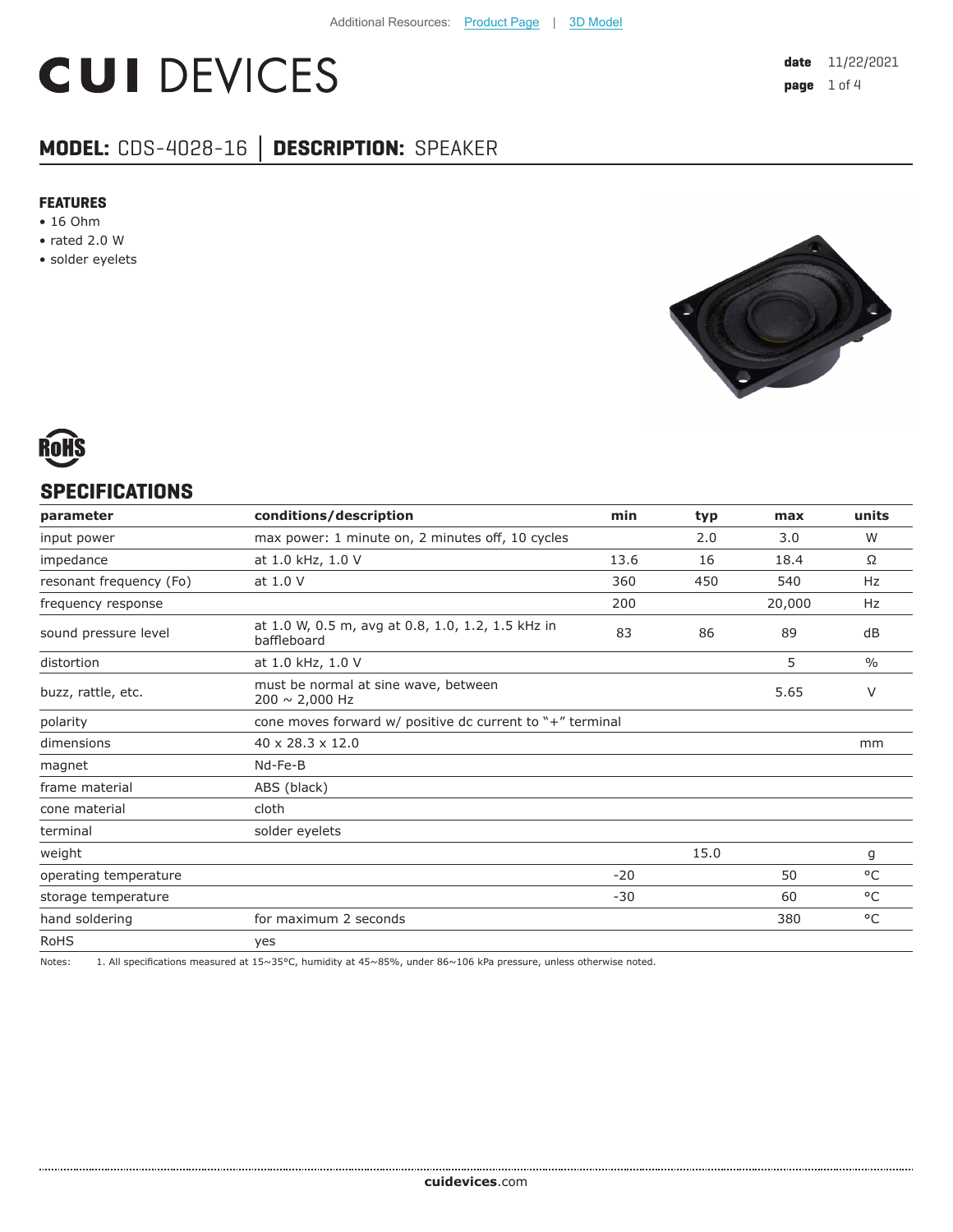### **MECHANICAL DRAWING**



## **FREQUENCY RESPONSE CURVE**



**cui[devices](https://www.cuidevices.com/track?actionLabel=Datasheet-ClickThrough-HomePage&label=CDS-4028-16.pdf&path=/)**.com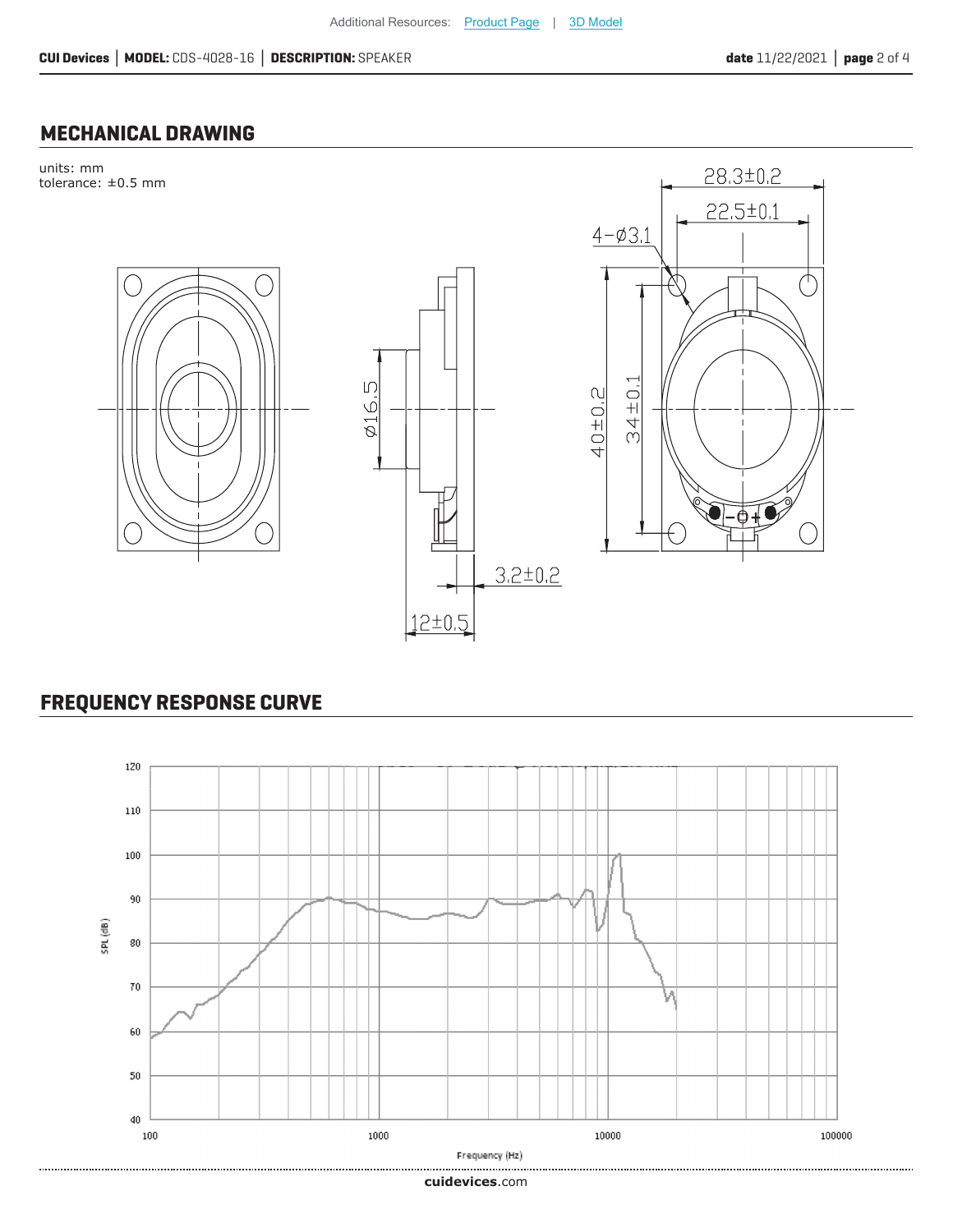#### **PACKAGING**

units: mm

Tray Size: 448 x 313 mm Tray QTY: 40 pcs per tray Carton Size: 650 x 470 x 205 mm Carton QTY: 800 pcs per carton